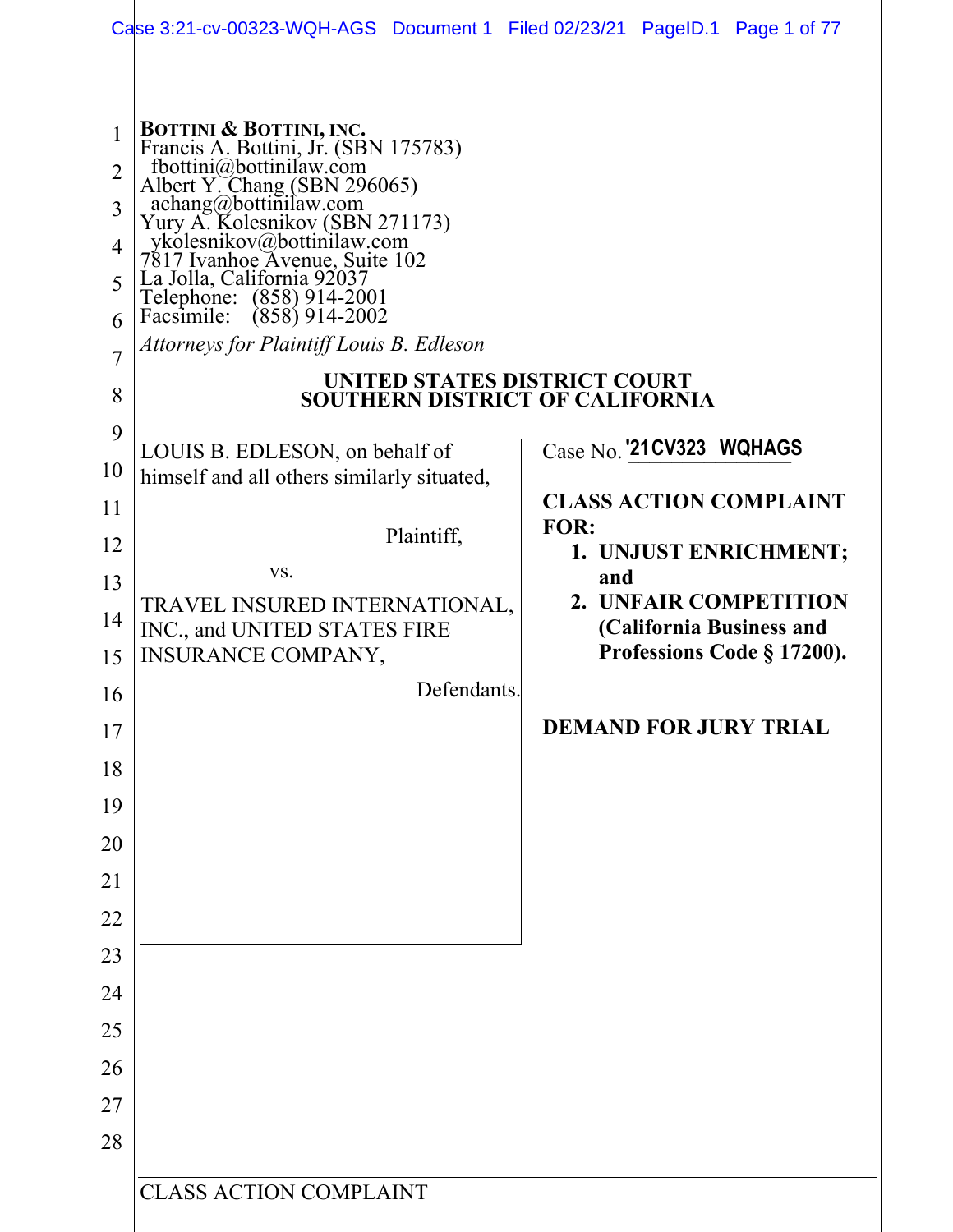|                |                          | Case 3:21-cv-00323-WQH-AGS Document 1 Filed 02/23/21 PageID.2 Page 2 of 77 |  |  |  |  |
|----------------|--------------------------|----------------------------------------------------------------------------|--|--|--|--|
|                |                          |                                                                            |  |  |  |  |
| 1              | <b>TABLE OF CONTENTS</b> |                                                                            |  |  |  |  |
| $\overline{2}$ | Ι.                       |                                                                            |  |  |  |  |
| 3              | Π.                       |                                                                            |  |  |  |  |
| 4              | Ш.                       |                                                                            |  |  |  |  |
| 5              | IV.                      |                                                                            |  |  |  |  |
| 6              |                          | A.                                                                         |  |  |  |  |
| 7              |                          |                                                                            |  |  |  |  |
| 8              |                          | <b>B.</b>                                                                  |  |  |  |  |
| 9              | V.                       |                                                                            |  |  |  |  |
| 10             | VI.                      |                                                                            |  |  |  |  |
| 11             | VII.                     |                                                                            |  |  |  |  |
| 12<br>13       |                          |                                                                            |  |  |  |  |
| 14             |                          |                                                                            |  |  |  |  |
| 15             |                          |                                                                            |  |  |  |  |
| 16             |                          |                                                                            |  |  |  |  |
| 17             |                          |                                                                            |  |  |  |  |
| 18             |                          |                                                                            |  |  |  |  |
| 19             |                          |                                                                            |  |  |  |  |
| 20             |                          |                                                                            |  |  |  |  |
| 21             |                          |                                                                            |  |  |  |  |
| 22             |                          |                                                                            |  |  |  |  |
| 23             |                          |                                                                            |  |  |  |  |
| 24             |                          |                                                                            |  |  |  |  |
| 25             |                          |                                                                            |  |  |  |  |
| 26<br>27       |                          |                                                                            |  |  |  |  |
| 28             |                          |                                                                            |  |  |  |  |
|                |                          | $\mathbf{i}$<br><b>CLASS ACTION COMPLAINT</b>                              |  |  |  |  |
|                |                          |                                                                            |  |  |  |  |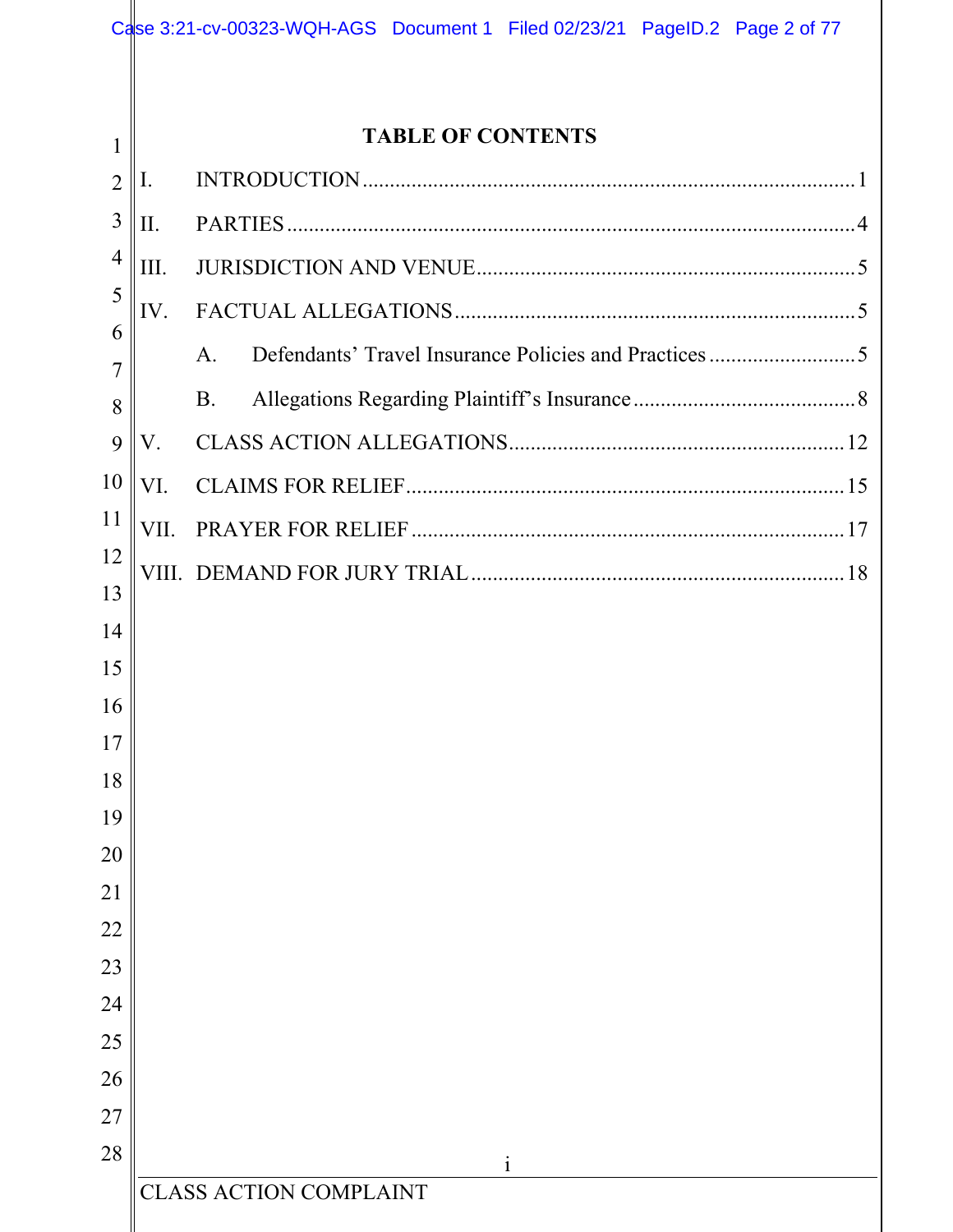Plaintiff, individually and on behalf of all others similarly situated (the  $\mathbf{1}$  $\overline{2}$ "Class," as defined below), files this class action complaint against Travel Insured 3 International, Inc. and United States Fire Insurance Company ("Defendants") for unjust enrichment and unfair competition. Plaintiff alleges the following (a) upon 4 5 personal knowledge with respect to the matters pertaining to Plaintiff; and (b) upon 6 information and belief with respect to all other matters, based upon, among other 7 things, the investigations undertaken by Plaintiff's counsel. Plaintiff believes that substantial additional evidentiary support will exist for the allegations set forth 8 below after a reasonable opportunity for discovery. 9

10

### **INTRODUCTION** L.

11  $\mathbf{1}$ . This is a class action for damages and restitution against Travel Insured International, Inc. ("Travel Insured") and United States Fire Insurance 12 13 Company ("U.S. Fire Insurance") (collectively, "Defendants") arising from their  $14$ unfair business practices towards Plaintiff and other similarly situated travel insurance policyholders. Plaintiff and the Class seek to represent: (1) persons who 15 16 purchased a travel protection plan from Travel Insured which included an array of 17 travel-related protections offering coverage for both pre- and post-departure perils; 18 l (2) whose insured travel plans were canceled prior to departure; and (3) did not 19 receive any *pro rata* refund for that portion of the gross policy premium which was 20 paid exclusively for post-departure coverages that were unearned by Defendants 21 because of the cancellation of those trips. Plaintiff and the Class have suffered 22 injury in the form of monetary loss and other harms because they paid premiums for 23 insurance coverages that could not materialize due to cancellation of their trips. 24 Defendants were never exposed to, or assumed, any transferred risk of loss. In other 25 words, Defendants are collecting premiums for illusory insurance coverage.

26 Travel insurance provides reimbursement in the event of financial loss 2. 27 or hardship related to travel. Travel insurance is available to cover a wide array of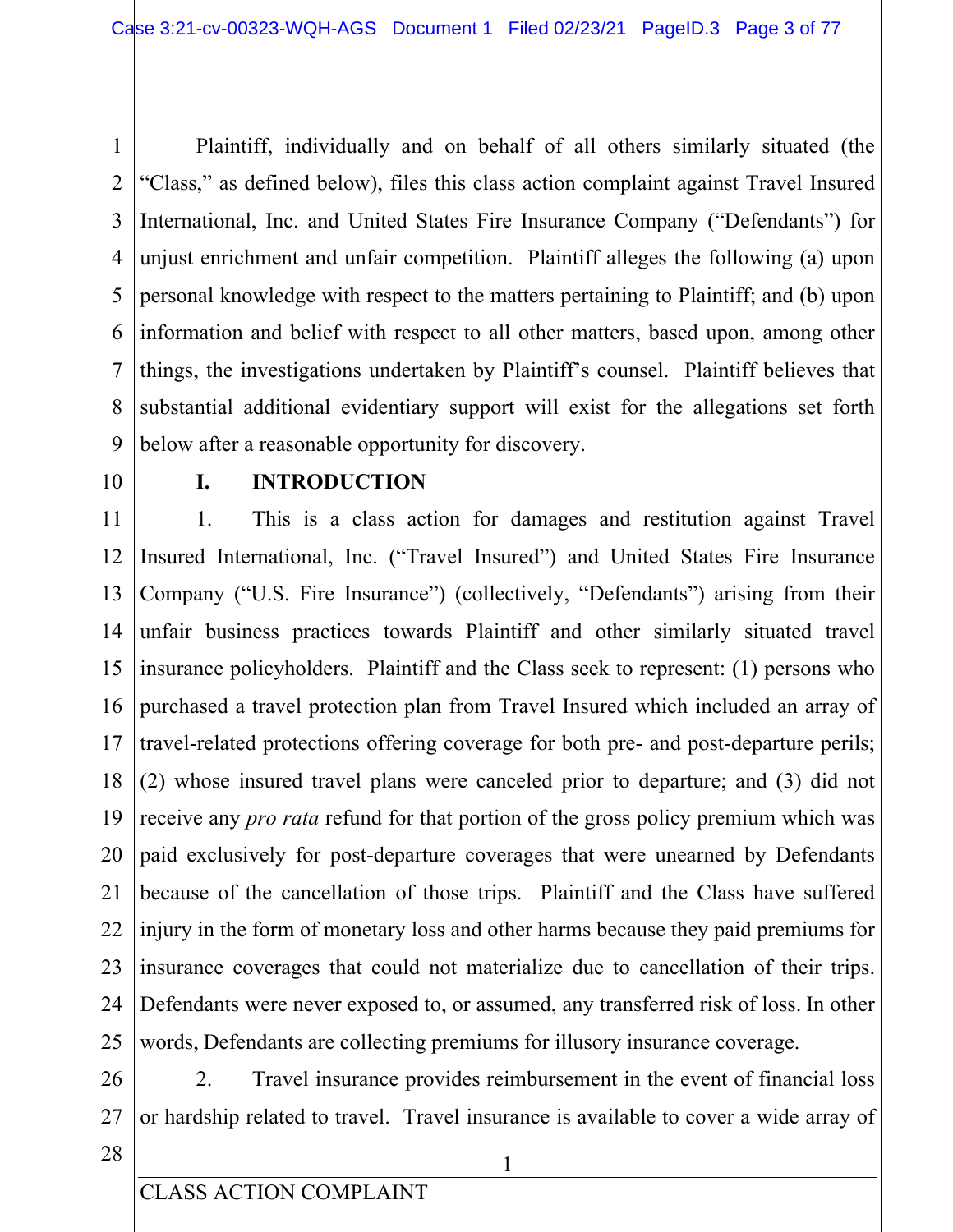risks associated with travel, including both pre-departure risks, such as the loss of  $1<sup>1</sup>$  $\overline{2}$ prepaid nonrefundable deposits or payments if a trip is canceled prior to departure, as well as risks that arise exclusively post-departure, such as interruption of a trip, 3 medical or dental emergencies during a trip, and lost, stolen or damaged baggage. 4 5 By its nature, this second category of coverages – exclusively for post-departure risks – is insurance coverage providing coverage for travel related risks that can 6 7 only arise after travel is underway.

8 3. Travel Insured administers single trip travel insurance plans on behalf 9 of U.S. Fire Insurance and other insurers. Travelers can purchase travel insurance 10 from Travel Insured through several distribution channels, including from a travel 11 agent (either online or traditional "brick and mortar"), and any Travel Insured travel 12 partner.

13  $\overline{4}$ . U.S. Fire Insurance underwrites travel insurance policies sold by 14 Travel Insured. See Plaintiff's Travel Protection Plan documents attached hereto as Exhibit A. 15

Defendants offer a variety of single-trip "Travel Protection Plans," 16 5. which can include some or all of the travel insurance protections offered by 17 18 Defendants. Typically, the more perils covered, the more expensive the gross 19 premium for all the policy coverages combined within a single plan.

20 The Travel Protection Plans sold by Defendants include travel 6. 21 insurance benefits that are applicable exclusively post-departure, meaning that 22 Defendants are not at risk of having to cover the associated risks prior to 23 commencement of actual travel by the insured.

24 7. When a customer buys a Travel Protection Plan from Defendants, he 25 or she receives a policy which describes the terms and conditions of the purchased travel insurance. The Schedule of Benefits delineates the different policy benefits 26 27 provided by the policy.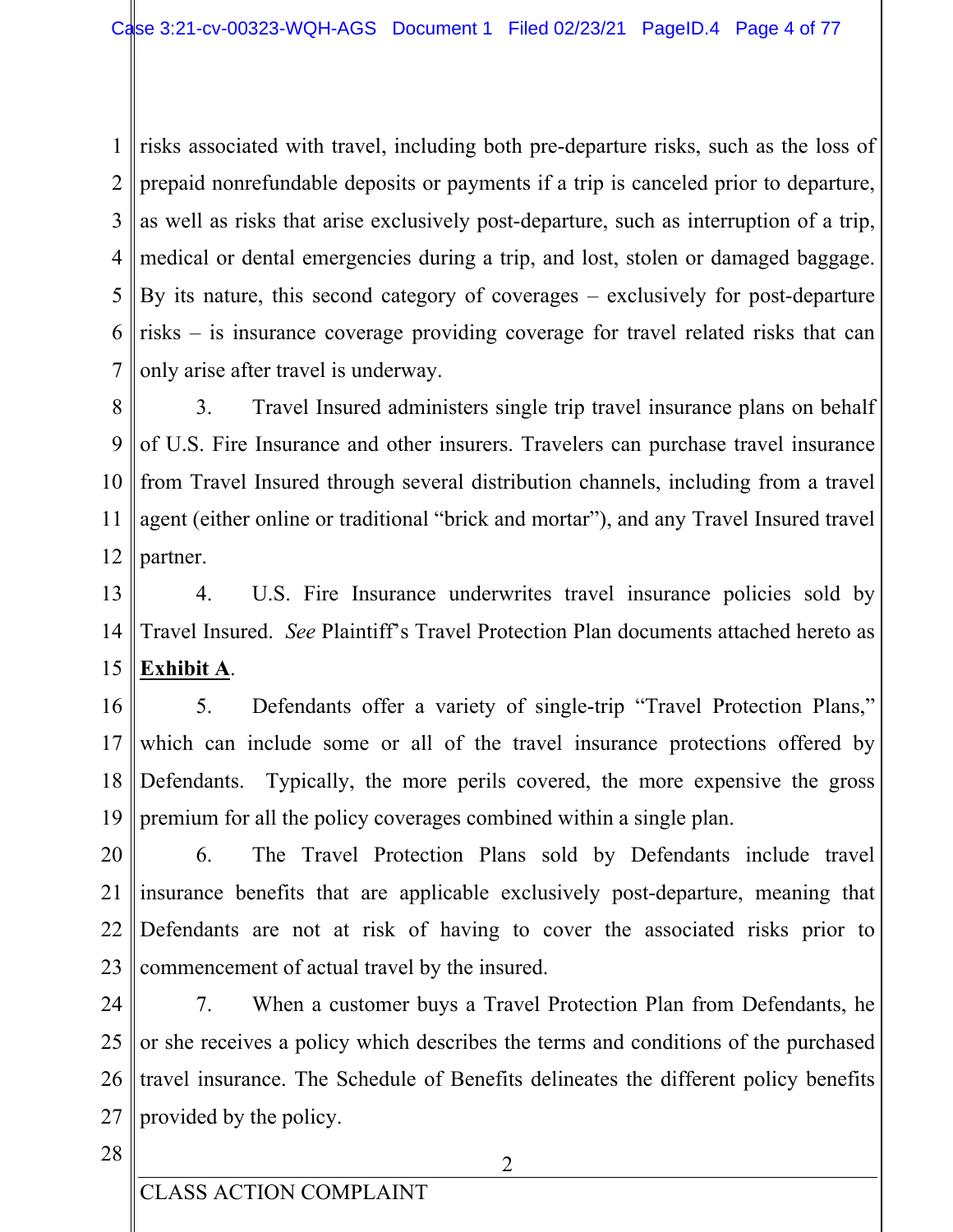8. Defendants can readily identify the pro rata share of the gross premium  $\mathbf{1}$  $\overline{2}$ which is attributable to each policy benefit purchased by the insured under that 3 person's specific plan.

 $\overline{4}$ 9. Defendants' Travel Protection Plans do not address how to handle 5 premium refunds with respect to Defendants' legal obligation to refund any portion 6 of the gross insurance premium that was paid in advance for specific post-departure 7 coverages that were in fact never provided.

If an insurer assumes no risk in a contract for insurance, then the  $10.$ 8 9 insurer has suffered no bargained for detriment, and in the absence of that 10 consideration the insured's premium must be returned.

11 11. When a policyholder informs Defendants that his or her trip is 12 canceled, Defendants do not return the pro rata portion of the gross premium which 13 the insured paid exclusively for coverage of post-departure risks – which risks are  $14$ never assumed by, or transferred to Defendants, when the trip is canceled prior to commencement of actual travel. 15

16 12. "If an insurer assumes no risk in a contract for insurance, then the insurer has suffered no bargained for detriment, and in the absence of that 17 18 consideration the insured's premium must be returned." Anderson v. Travelex Ins. Servs., Inc., No. 8:18-CV-362, 2019 U.S. Dist. LEXIS 73407, at \*3 (D. Neb. May 19 20  $1, 2019$ ).

21 13. When an insured's trip is canceled prior to departure, Defendants are 22 obligated to return the portion of the premium paid for coverage of risks that are 23 only applicable post-departure. This is because the portion of the gross premium 24 paid in exchange for these exclusive post-departure benefits is unearned because 25 Defendants were never at risk of having to cover the perils of actual travel.

26 The American Academy of Actuaries Travel Insurance Task Force 14. 27 found in its 2018 report that: "if a policy includes only benefits that cover post-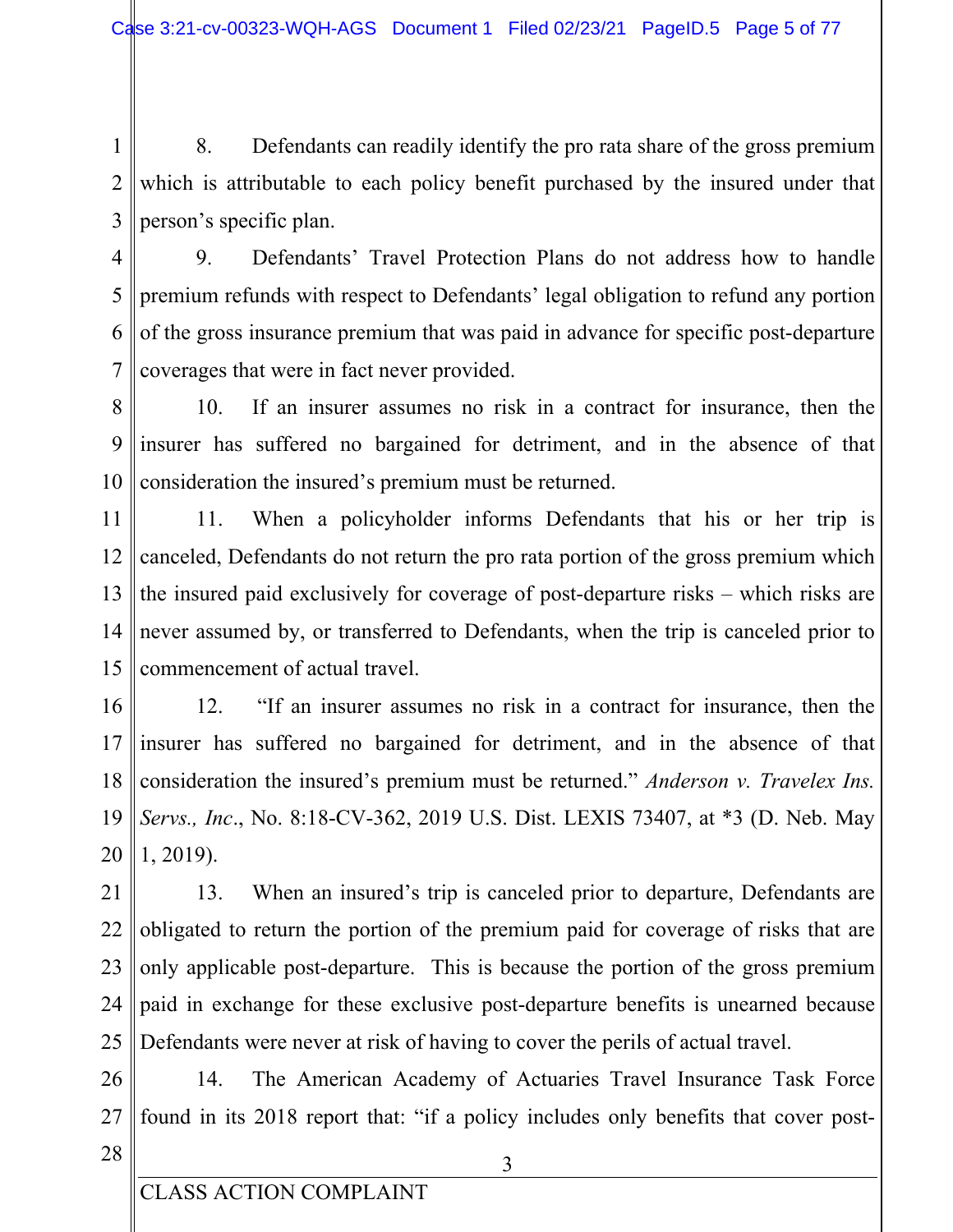departure exposures  $(e.g., tip)$  interruption, medical), there is no risk exposure  $1<sup>1</sup>$  $\overline{2}$ between the policy purchase date and the departure date. Consequently, no  $\overline{3}$ premium should be earned for the pre-departure period." American Academy of Actuaries Travel Insurance Task Force, "Travel Insurance: An Actuarial 4 5 Perspective," at 18 (Sept. 2018).

6 15. Defendants did not provide any consideration in return for the portion  $\overline{7}$ of the gross premium associated with post-departure perils, which Defendants 8 always require be paid in advance of travel.

9 16. Defendants' systematic failure to return the unused and unearned 10 premium to purchasers of Travel Insured's Travel Protection Plans is 11 unconscionable, unjust, and unlawful. Each member of the proposed Class (defined below) has been similarly damaged by Defendants' misconduct and is entitled to 12 13 restitution of the portion of the gross premium that Defendants accepted in exchange for insuring against post-departure risks, but for which they never  $14$ 15 provided any coverage  $(i.e.,$  assumed the specified risks) in return.

16

### **II. PARTIES**

 $17$ Plaintiff Louis B. Edleson is a citizen and resident of San Diego, 17. 18 California.

19 18. Defendant Travel Insured International, Inc. is a corporation with its 20 principal place of business at 855 Winding Brook Drive, Glastonbury, CT 06033.

 $21$ 19. Defendant United States Fire Insurance Company's principal place of 22 business is located in Morristown, NJ. It is licensed in all 50 states, DC, the Virgin 23 Islands and Puerto Rico. U.S. Fire Insurance underwrites Travel Insured Travel 24 Protection Plans that are issued to insureds across the country.

 $25$   $\frac{\frac{1}{2}}{\frac{1}{2}}$ 

- 26  $\frac{1}{1}$
- 27  $111$
- 28

 $\overline{4}$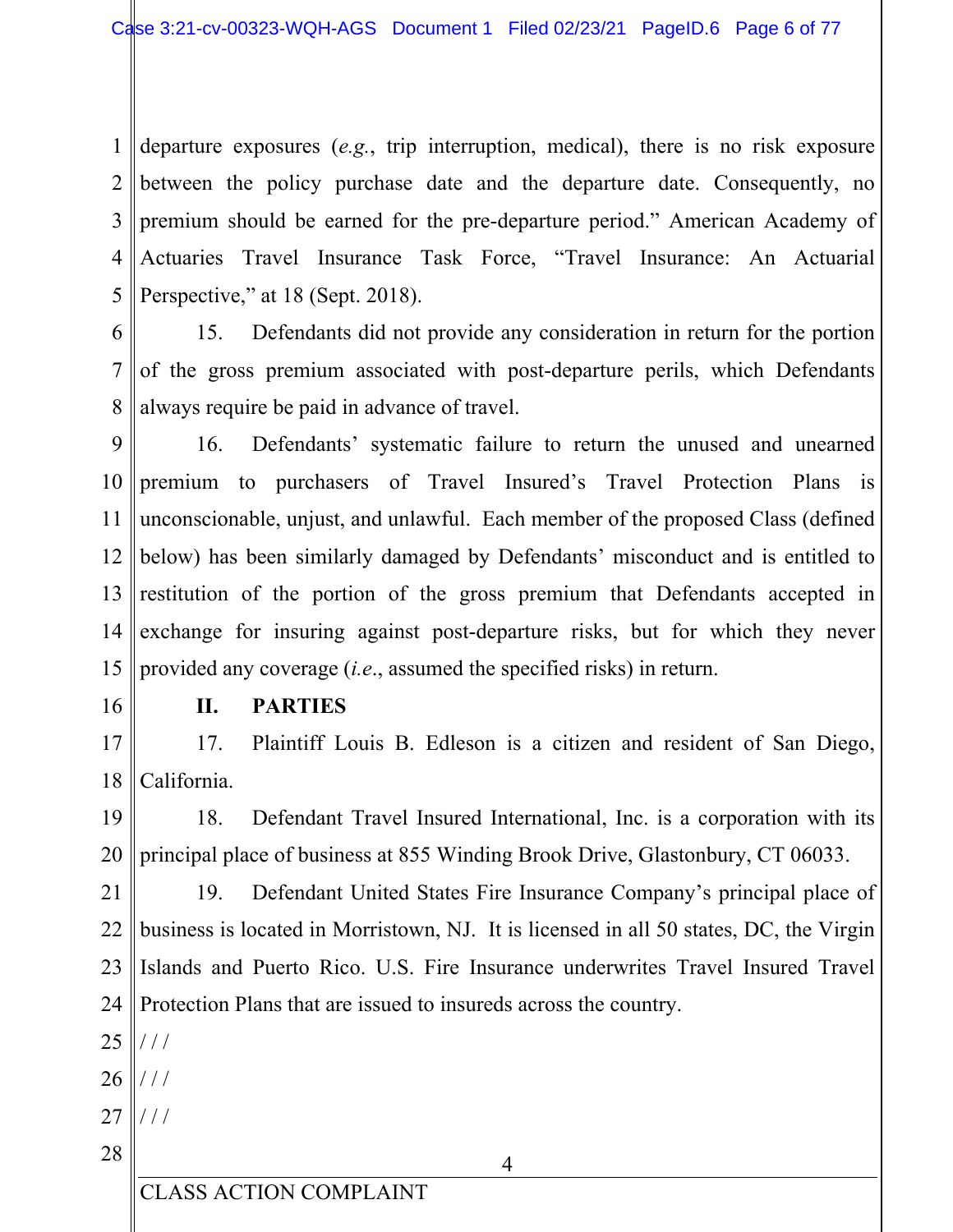$\mathbf{1}$ 

### III. **JURISDICTION AND VENUE**

 $\overline{2}$ 20. This Court has original jurisdiction over the claims asserted herein 3 individually and on behalf of the class pursuant to 28 U.S.C.  $\S$  1332, as amended by the Class Action Fairness Act of 2005. Subject matter jurisdiction is proper  $\overline{4}$ 5 because: (1) the amount in controversy in this class action exceeds five million 6 dollars, exclusive of interest and costs; and (2) there are more than 100 Class 7 Members; (3) at least one member of the Class is diverse from Defendants; and (4) 8 Defendants are not governmental entities.

9 21. Personal jurisdiction is proper as Defendants have purposefully availed 10 themselves of the privilege by conducting business activities within this state. 11 Venue is proper in this District pursuant to 28 U.S.C.  $\S$  1391, as a substantial part of the events giving rise to the claims asserted herein occurred in this District. At all 12 13 pertinent times, Defendants were (and remain) in the business of marketing,  $14$ advertising, distributing, and selling travel insurance throughout this state and nationwide. 15

- 16
- $17$

#### $\mathbf{IV}_{\text{}}$ **FACTUAL ALLEGATIONS**

#### **Defendants' Travel Insurance Policies and Practices**  $\mathbf{A}$ .

18 22. Travel insurance is an insurance product for covering unforeseen 19 losses incurred *while travelling*, either internationally or domestically. Basic 20 policies cover emergency medical expenses while overseas, while comprehensive 21 policies typically include coverage for trip cancellation, lost luggage, flight delays, 22 public liability, and other expenses.

23 23. Defendants sell travel insurance policies. These policies are designed 24 specifically to cover the perils associated with a specific trip.

25 Pursuant to an agreement executed between Travel Insured and U.S. 24. 26 Fire Insurance, Travel Insured is responsible for collecting and refunding premium 27 payments in connection with the travel insurance underwritten by U.S. Fire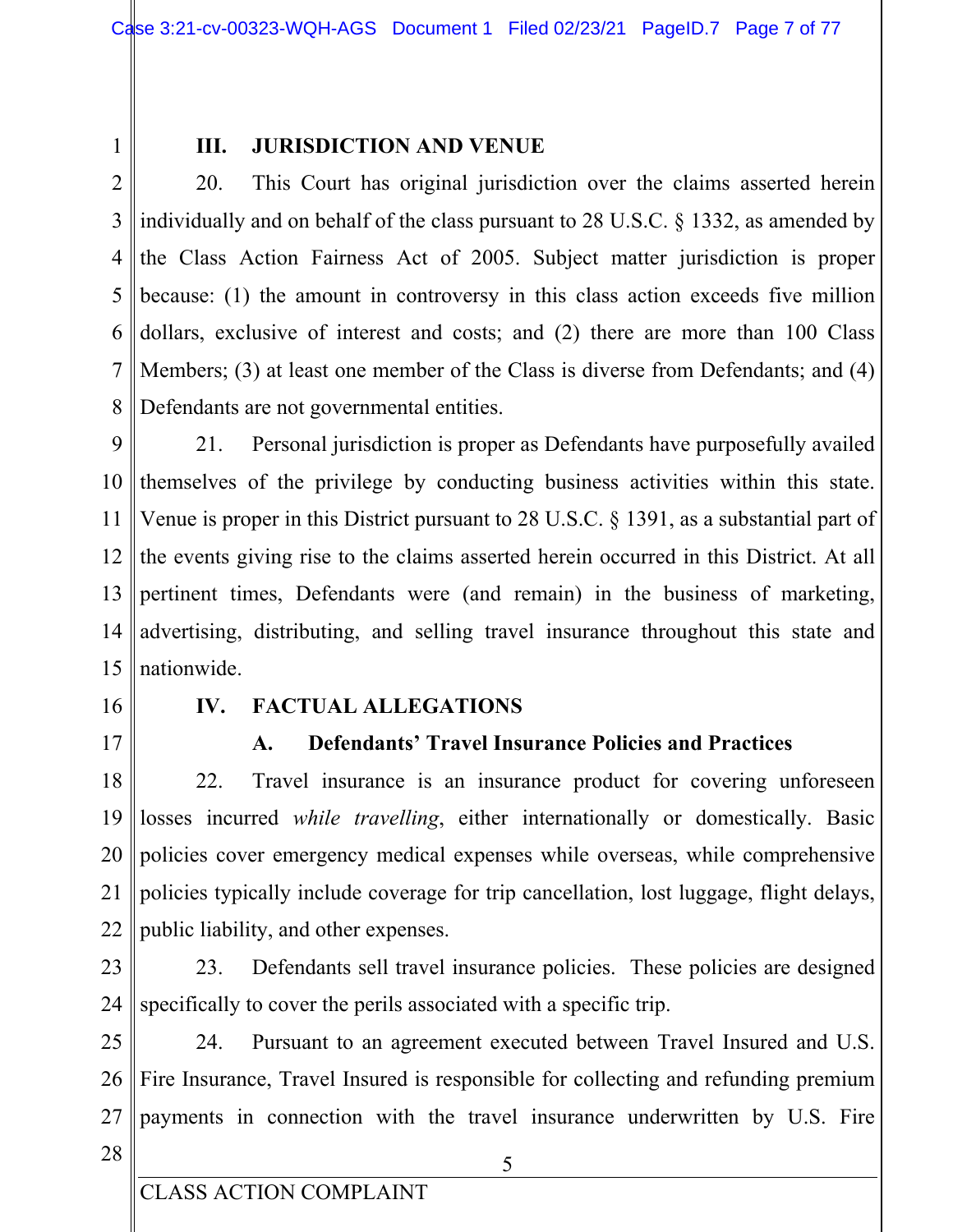Insurance. Travel Insured is the plan administrator.  $\mathbf{1}$ 

 $\overline{2}$ Travel Insured offers a variety of Travel Protection Plans. 25. The 3 premiums for the plans are based on the risk assumed by Defendants. Travel  $\overline{4}$ insurance companies state that the risk they face is determined by a number of factors, almost many of which are based on perils that could potentially occur, if at 5 6 all, once a trip commences. As stated by one travel insurance company:

7

8

9

10

11

# **Your Price Depends on the Element of Risk**

When figuring out how much travel insurance costs, remember the price you pay depends in large part on how large of a trip investment you are making – your trip cost!

Age, trip cost, plan type, number of travelers, and for some plans destination 12 and trip length: all these factors can help determine risk, and often determine 13 the cost of your policy.<sup>1</sup>

14 26. Travel Protection Plans, including those sold by Defendants, protect 15 against perils for both pre-departure and post-departure events.

16  $27.$ *Pre-departure insurance coverage* is often provided jointly by 17 Defendants as "Trip Cancellation" insurance coverage, which is a common predeparture coverage offered by Defendants. 18

19 28. Other times, Travel Insured may provide pre-departure trip 20 cancellation protection as a non-insurance benefit provided directly by the tour 21 operator or provider.

22 29. The common denominator of Travel Insured's single-trip Travel 23 Protection Plans (regardless of how the pre-departure protection is provided) is that

- 24 https://www.bhtp.com/how-much-does-travel-insurance-cost, last visited Feb. 22, 2021. See website of Berkshire Hathaway Travel Protection, available at 25 26
- 27
- 28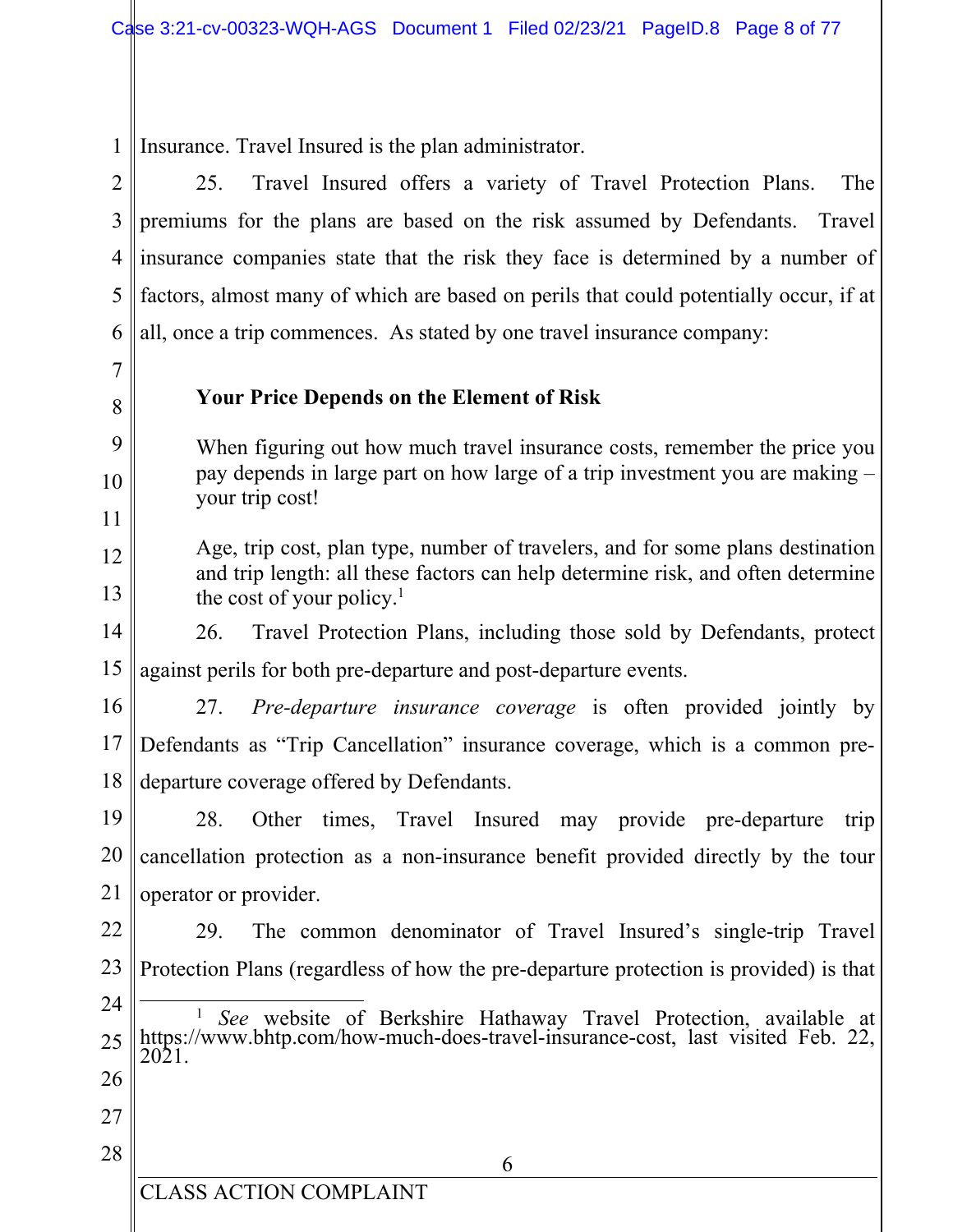they include at least one insurance benefit provided by Defendants covering a peril  $\mathbf{1}$  $\overline{2}$ which can only arise post-departure and has zero possibility of ever occurring prior 3 to commencement of the single insured trip.

 $\overline{4}$ 30. The *post-departure insurance coverages* offered in Defendants' Travel 5 Protection Plans include benefits for Trip Interruption, Missed Connection, Travel 6 Delay, Medical Expense/Emergency Evacuation, Baggage and Personal Effects and 7 Baggage Delay coverages.

8 31. The effective date for which various insurance coverage takes effect 9 differs depending on the type of coverage. For example, the pre-departure insurance 10 coverage Trip Cancellation coverage begins "12:01 a.m. on the day after the date 11 the appropriate premium for this policy for Your Trip is received by the Company 12 or its authorized representative prior to the scheduled departure time on the 13 Scheduled Departure Date of Your Trip."

14 32. Post-departure coverages, on the other hand, are not effective until the trip has commenced. Defendants did not agree to assume post-departure risks until 15 16 the post-departure coverages took effect, which, according to Plaintiff's policy, was 17 the date and time the covered trip actually begins.

18 33. In the Travel Protection Plan sold to Plaintiff, the post-departure 19 Travel Delay coverage does not commence until a person is "en route to and from 20 the Covered Trip." The Travel Insured policy, therefore, specifically provides that 21 post-departure risks are not assumed, and therefore do not attach, until the time that 22 the insured actually departs on their covered travel.

23 34. All other post-departure coverages begin "when You depart on the first 24 Travel Arrangement (or alternate travel arrangement if You must use an alternate 25 Travel Arrangement to reach Your Trip destination) for Your Trip." Regardless of 26 the specific benefits offered, the coverage for post-departure benefits in Defendants' 27 Travel Protection Plans expressly do not take effect until the trip begins.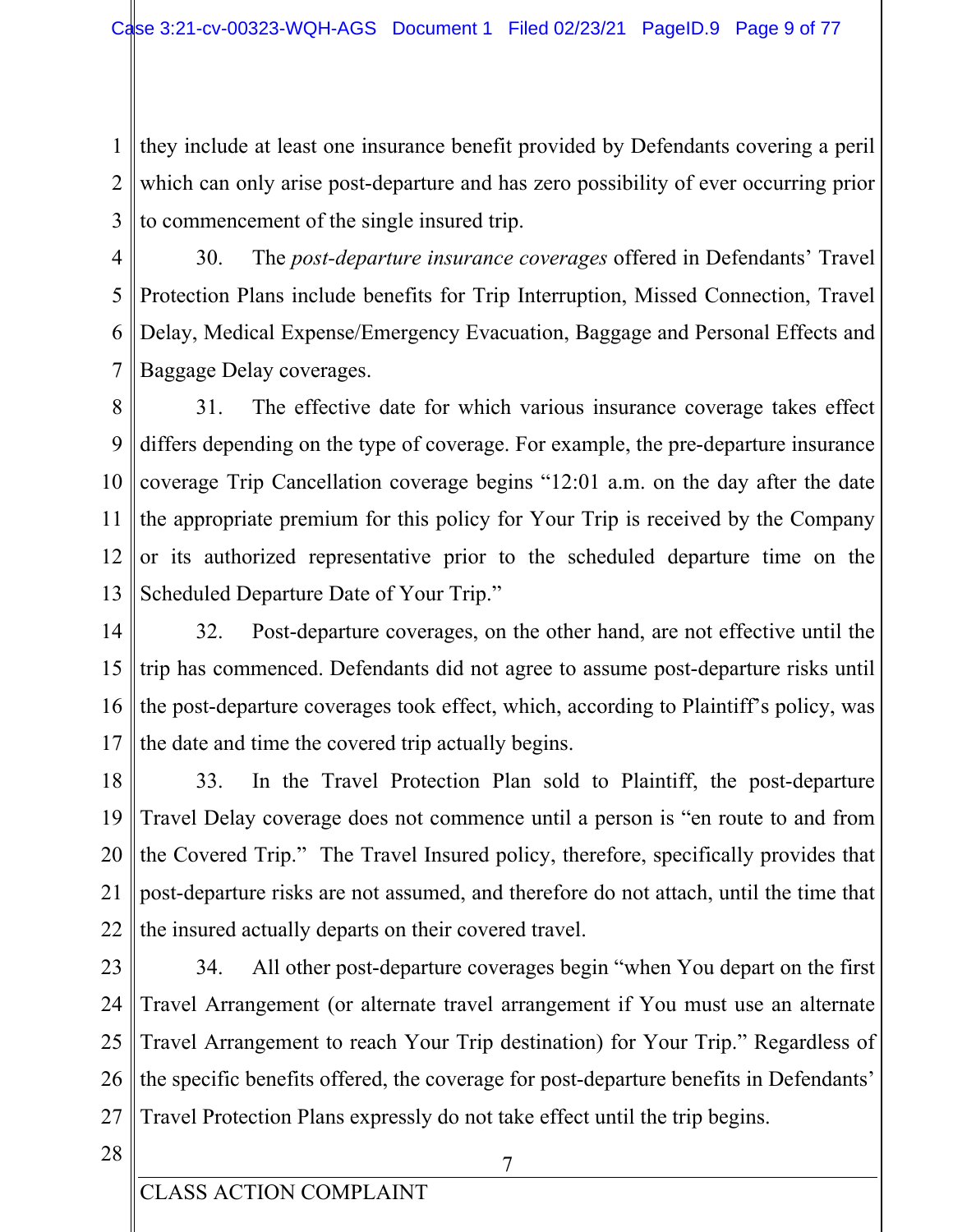35. Regardless of the purchase platform utilized, or the specific benefits  $\mathbf{1}$  $\overline{2}$ included in any purchased Travel Protection Plan, Defendants, as a matter of 3 standard course and practice, do not refund any portion of the gross premium paid, including those premiums paid exclusively in exchange for post-departure coverage 4 5 even when an insured does not commence the insured trip.

6 36. This practice is wrongful and unjust, as it allows Defendants to retain 7 benefits when no services have been (or ever will be) provided. Defendants are not 8 at risk of ever having to cover any post-departure perils until an insured begins his 9 or her trip. When an insured trip is canceled prior to departure, Defendants have 10 neither accepted nor assumed any transferred risk of loss associated with post-11 departure perils, and as such, provide no consideration in exchange for, and have not earned, the premiums they have been paid to cover those particular risks. 12 13 Therefore, when an insured's trip is canceled prior to commencement, Defendants  $14$ are required, but systematically fail, to return the pro rata portion of any gross 15 premium already paid which represents Defendants' charges for purportedly 16 insuring against post-departure perils.

 $17$ 37. Indeed, Defendants provide no coverage for post-departure perils until 18 the trip is actually commenced. Any coverage for post-departure perils prior to 19 commencement of a trip is thus illusory and does not provide adequate consideration in exchange for a premium payment. 20

21

### **B. Allegations Regarding Plaintiff's Insurance**

22 38. On July 30, 2019, Plaintiff purchased a cruise travel package from Viking for a cruise scheduled for October 10, 2020. He purchased the tour through 23 24 his travel agent for himself and his wife. Plaintiff paid \$15,466.20 for the trip.

25 At the same time, Plaintiff purchased a Travel Protection Plan from 39. Travel Insured, Plan Number 190807RTL02153 (the "Plan") for which he paid a 26 total of \$1,234.00 in premium. 27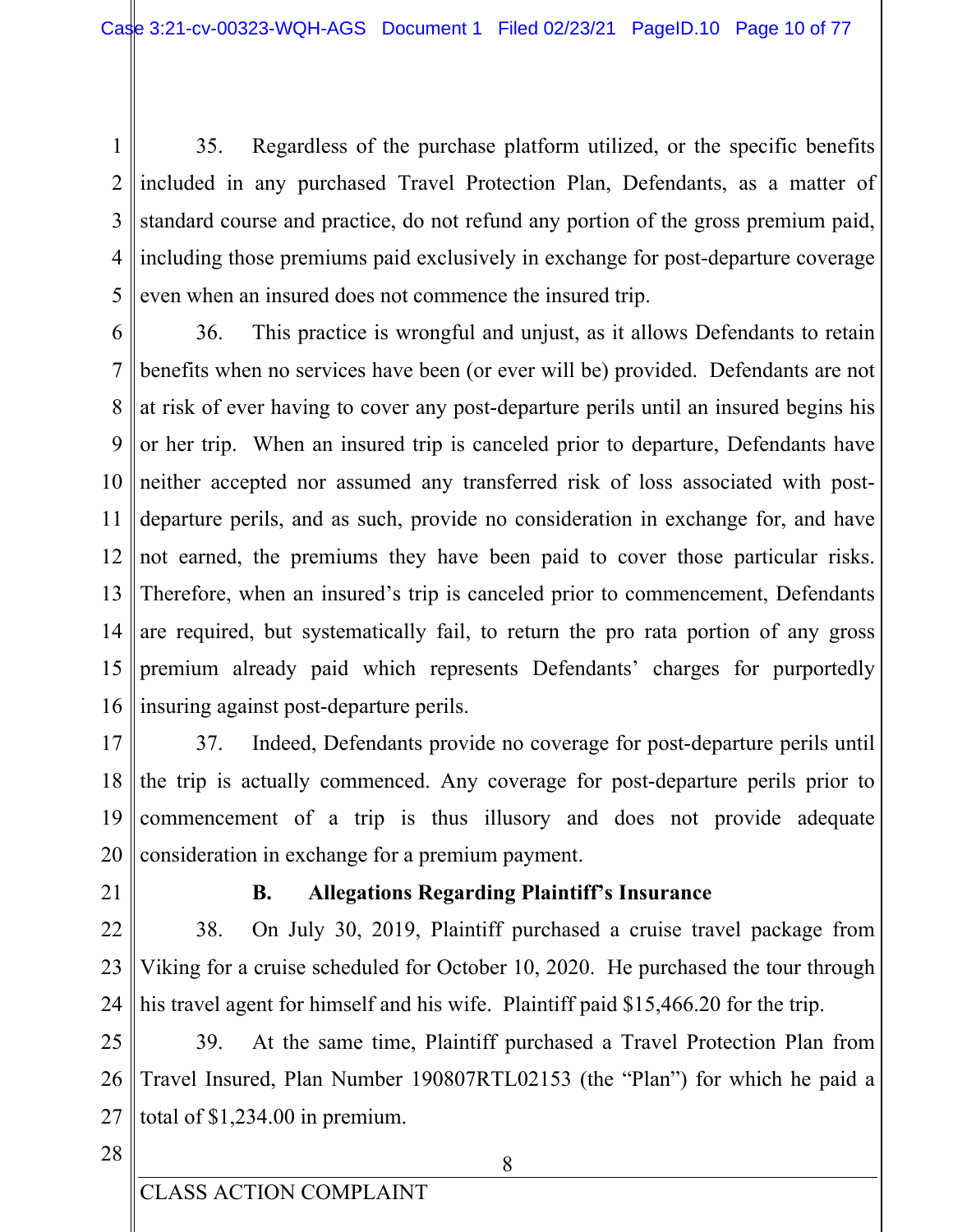40. The Travel Protection Plan that Mr. Edleson purchased included both  $\mathbf{1}$  $\overline{2}$ pre- and post- departure benefits. Significantly, almost all the coverages are for 3 post-departure benefits, meaning Defendants are never at risk for paying out a single penny of these coverages under circumstances where the travel/trip never 4 commences because it is canceled in advance. Section II of the policy is entitled 5 6 "Coverages" and contains the various benefits of the policy. Coverage A in Section  $\overline{7}$ II, entitled "Trip Cancellation," provides benefits in the form of partial reimbursement of non-refundable deposits and payments the insured paid for the 8 9 travel. This is the only coverage provided by the policy for benefits related to pre-10 departure events.

11 41. Significantly, even with respect to the Coverage A Trip Cancellation 12 benefit, Defendants face no risk with respect to payments that the travel company 13 refunds, since the policy specifically only applies to "non-refundable" costs. Thus,  $14$ if the travel company reimburses the insured for costs or payments made for travel 15 after a trip is canceled, Defendants are not liable for such costs or expenses.

16 42. The rest of the Coverages provided by the travel insurance all pertain 17 to events/risks that can occur only after a trip commences. Thus, under Section II, 18 the following additional Coverages apply to post-departure events:

19 **Coverage B** – Trip Interruption (applies to events occurring after the 20 scheduled Departure Date, such as when "You must depart after Your Scheduled 21 Departure Date")

22 **Coverage C** – Travel Delay (applies to events occurring solely after 23 Departure Date, such as if delay of travel caused by the common carrier, and other 24 events occurring during trip such as hijacking, natural disaster, riot, etc.)

25 **Coverage D** – Missed Connection (applies to missed connections during trip) 26

- 27
- Coverage  $E$  Itinerary Change (applies "in the event Your Travel")
- 28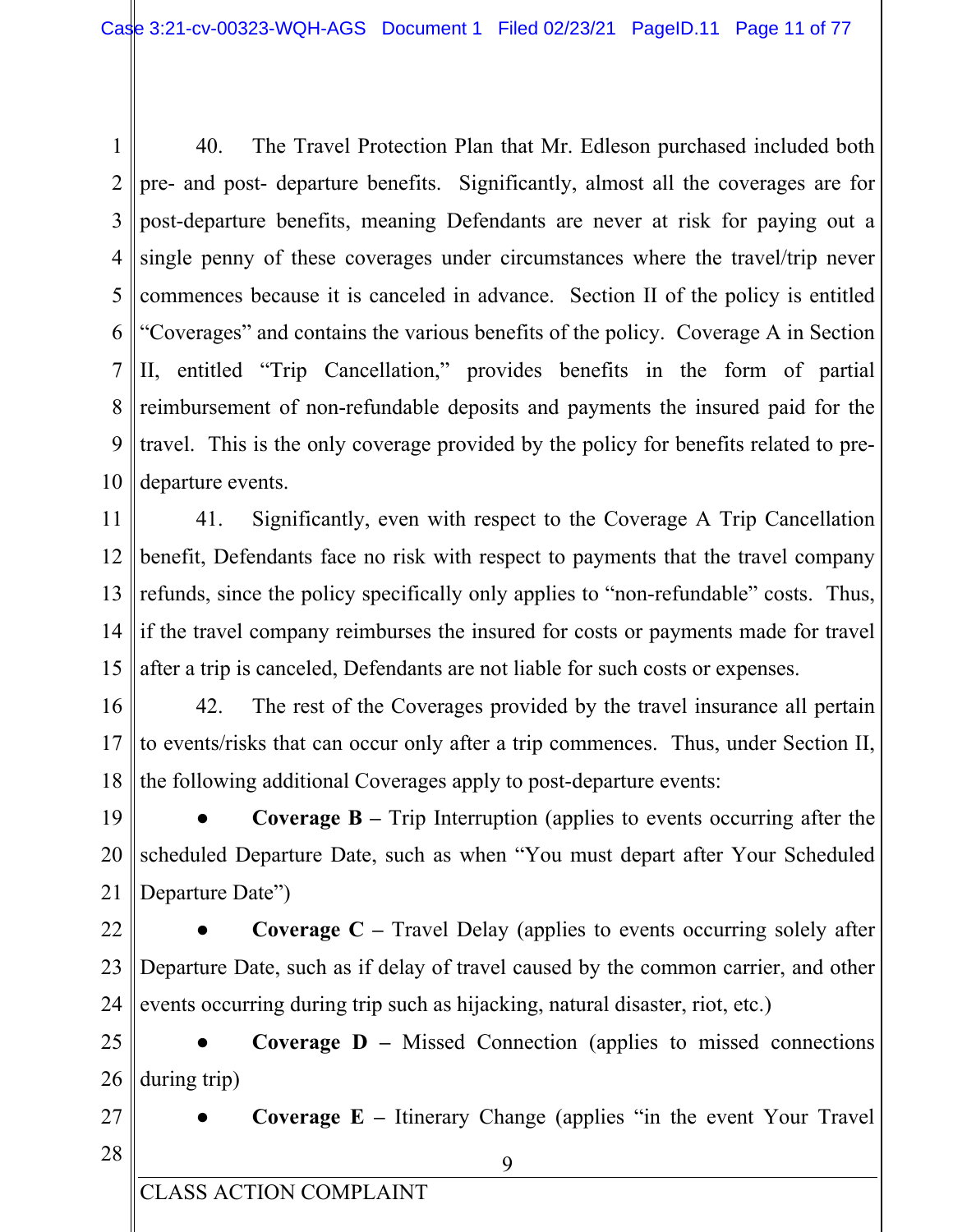Supplier makes a change in Your Trip itinerary after Your Scheduled Departure  $\mathbf{1}$  $\overline{2}$ Date")

- 3  $\overline{4}$
- **Coverage**  $F$  Change Fee
- 
- **Coverage G Reimbursement of Miles or Reward Points**

5 **Coverage H** – Baggage and Personal Effects (covers damage to baggage and personal effects that occurs "while on a Trip") 6

 $\overline{7}$ Coverage I - Non-Medical Emergency Evacuation (covers certain 8 expenses incurred "while on Your Trip")

9 Coverage J – Accident & Sickness Medical Expense (covers certain expenses incurred "during your Trip") 10

Coverage  $K$  – Emergency Medical Evacuation (covers certain 11 12 expenses related to "a Sickness or Injury during the course of Your Trip")

- 13 **Coverage L**  $-$  24-Hour Accidental Death and Dismemberment (covers certain expenses related to "an Injury occurring during Your Trip")  $14$
- 15

**Coverage M** – Air Flight Only Accidental Death and Dismemberment 16 (covers death or dismemberment occurring during trip)

17 Coverage  $N$  – Rental Car Damage (covers damage to rental car 18 sustained during trip)

19 43. The coverages for these post-departure perils did not take effect until commencement of the trip. As a result, in circumstances where the trip is canceled 20 21 prior to the departure date, Defendants bear zero risk of paying any benefits under 22 these coverages, which constitute the vast majority of coverages under the policy.

23 44. In or around March 2020, the cruise operator canceled the tour due to 24 the COVID-19 pandemic.

25 45. In April 2020, Mr. Edleson filed a Trip Cancellation Claim Form with 26 Travel Insured.

27  $111$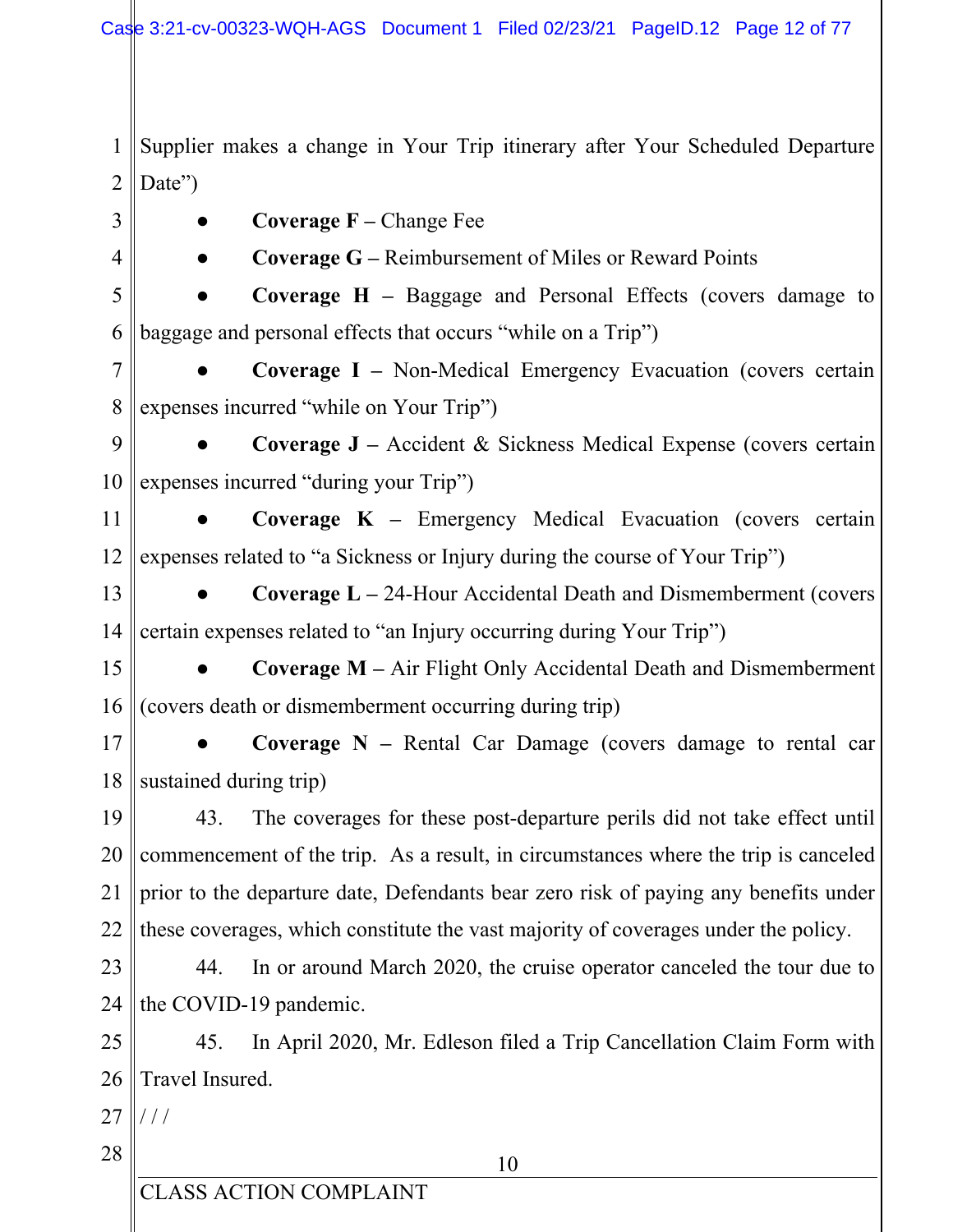46. Subsequently, the cruise operator (Viking) offered and paid to Plaintiff  $\mathbf{1}$  $\overline{2}$ a refund of the cost of the trip.

 $\overline{3}$ 

47. Defendants never properly responded to Plaintiff's Trip Cancellation Claim Form.  $\overline{4}$ 

In September 2020, Plaintiff followed up with Defendants with respect 5 48. 6 to the Trip Cancellation Claim Form, and requested a refund of the premium paid  $\overline{7}$ for the travel insurance.

Travel Insured responded to the claim in a series of emails between 49. 8 9 October 2020 and January 2021, in which Travel Insured refused to refund the 10 premium. Instead, Travel Insured only offered a voucher for use on future travel 11 insurance, which was worthless because the COVID-19 pandemic made any travel 12 impossible.

Neither Defendant ever refunded any premiums paid toward the Travel 13 50. Protection Plan purchased by Plaintiff.  $14$ 

15 Defendants' failure to refund the premium for the travel insurance 51. allowed Defendants to be unjustly enriched. Because Plaintiff never commenced  $16<sup>1</sup>$ 17 his trip, the risks associated with post-departure perils never attached and none of the post-departure coverages were effective. Thus, there was no consideration for  $18$ 19 the portion of the premium paid for post-departure benefits. Therefore, Defendants 20 were obligated to return that portion of the gross premium that Mr. Edleson paid for 21 benefits exclusively covering post-departure risks.

22 52. Defendants' practice of failing to refund any portion of the premiums 23 paid for post-departure benefits is systematic and uniform whenever an insured 24 cancels an insured trip, or a trip is canceled by the trip provider as occurred here, 25 before he or she embarks on the trip.

- 27  $111$
- 28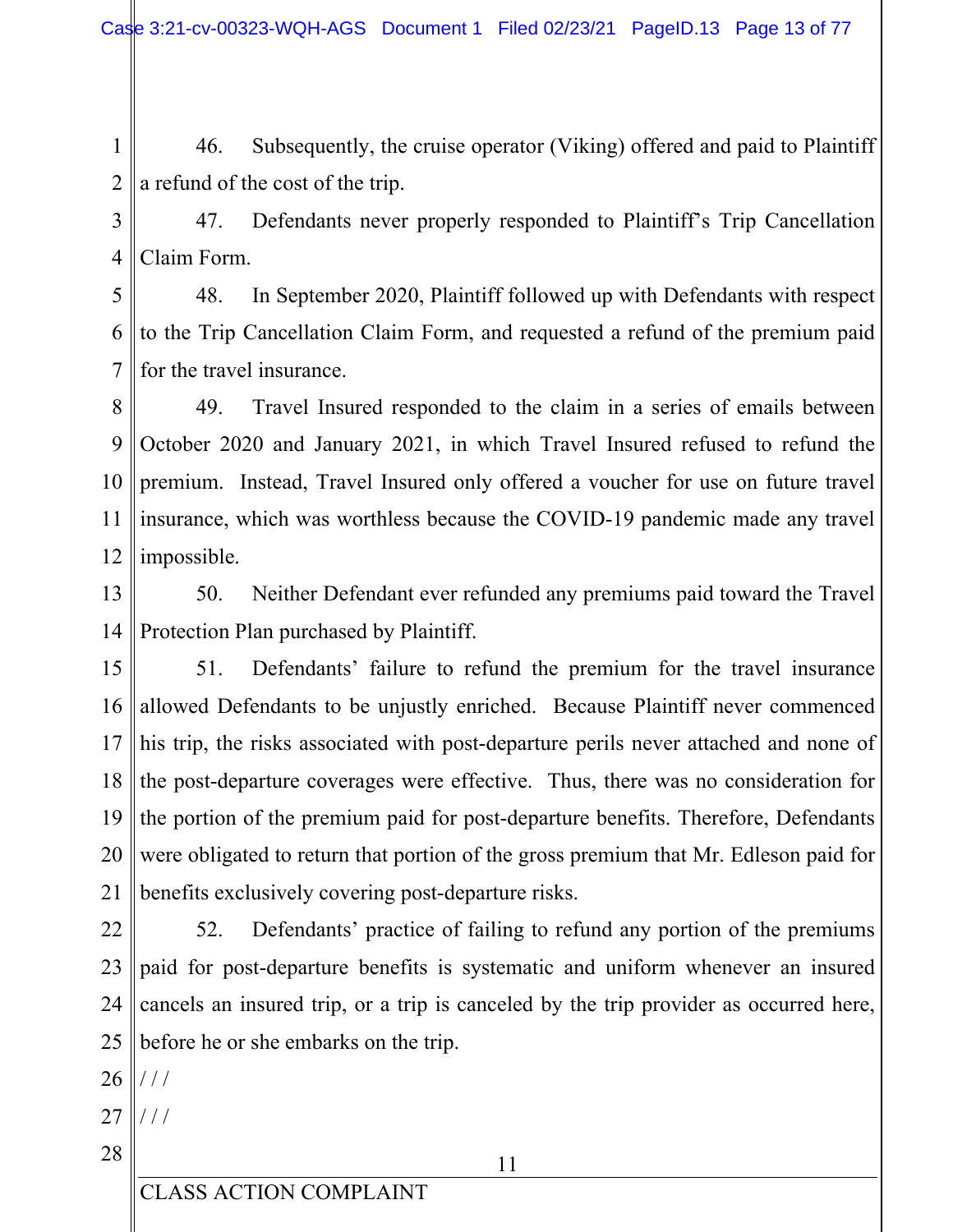$\mathbf{1}$ 

 $\overline{4}$ 

5

6

 $\overline{7}$ 

8

9

10

## $V_{\star}$ **CLASS ACTION ALLEGATIONS**

 $\overline{2}$ 53. Plaintiff brings this action both on behalf of Plaintiff and as a class  $\overline{3}$ action pursuant to F.R.C.P. 23(a) and  $(b)(3)$ , on behalf of the following Class:

> All persons (including natural persons, corporations, firms, partnerships, associations and other organizations of persons) in the United States who, during the applicable limitations period (the "Class Period") purchased a single trip Travel Protection Plan from Defendants that included any coverages applicable exclusively to post-departure risks, canceled their insured trip or their trip was canceled prior to the scheduled departure date, and did not receive a refund of any portion of the premium for the policy.

11 54. This definition specifically excludes the following persons or entities: 12 (a) any Defendants named herein; (b) any of Defendants' parent companies, 13 subsidiaries, and affiliates; (c) any of Defendants' officers, directors, management, 14 employees, subsidiaries, affiliates, or agents; (d) all governmental entities; and (e) 15 the judges and chambers staff in this case, as well as any members of their 16 immediate families. Plaintiff reserves the right to expand, modify, or alter the class 17 definition in response to information learned during discovery.

18

19

55. This action is properly brought as a class action under F.R.C.P. 23 for the following reasons:

20

 $\mathsf{A}$ . **Numerosity:** The proposed Class is so numerous and 21 geographically dispersed throughout the United States that the joinder of all Class 22 Members is impracticable. While Plaintiff does not know the exact number and 23 identity of all Class Members, Plaintiff is informed and believes that there are 24 thousands of Class Members. The precise number of Class Members can be 25 ascertained through discovery;

26 **B. Commonality and Predominance:** There are questions of law 27 and fact common to the proposed Class which predominate over any questions that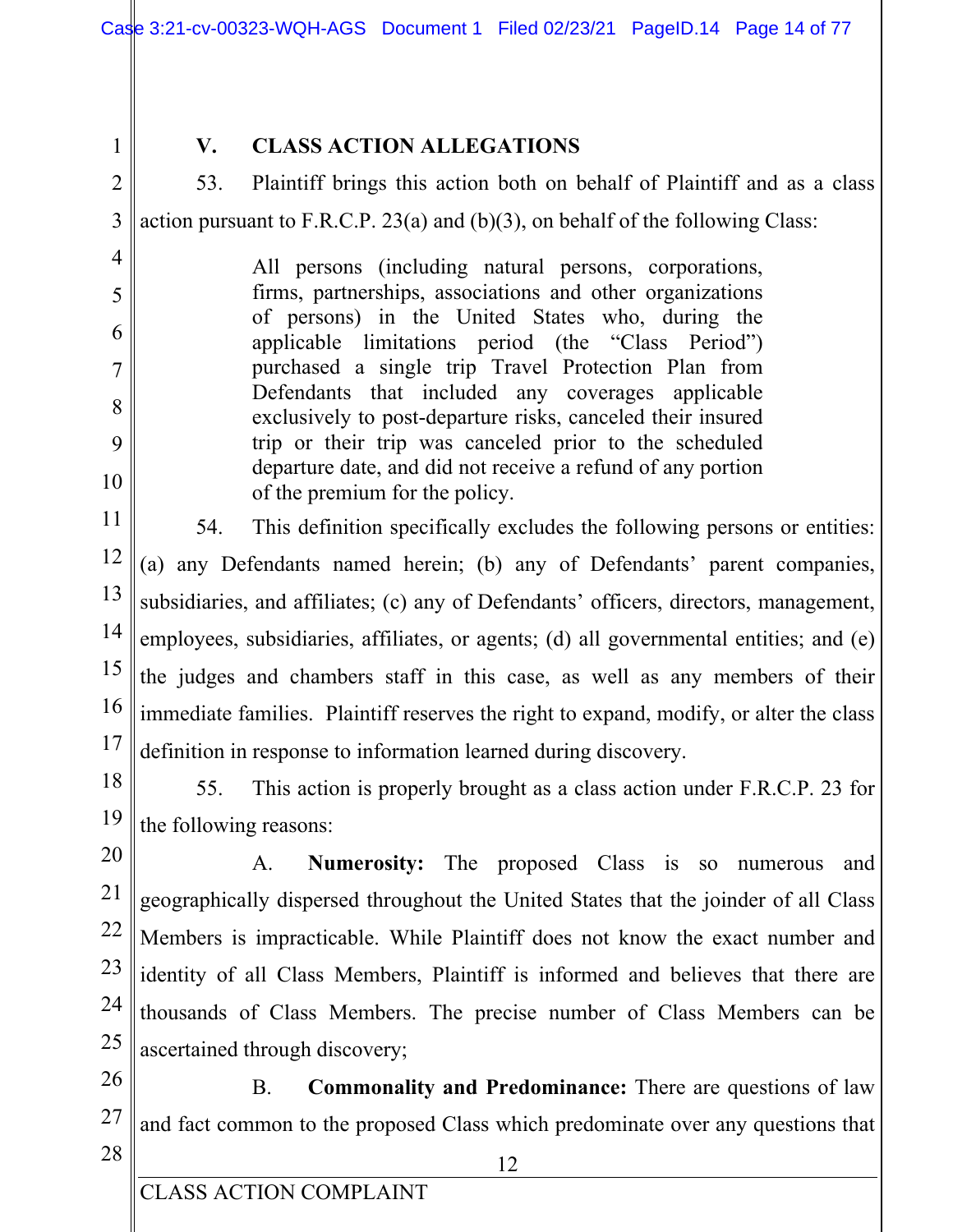may affect particular Class Members. Such common questions of law and fact  $1<sup>1</sup>$  $\overline{2}$ include, but are not limited to:

3 Whether Plaintiff and the Class Members purchased travel  $\overline{4}$ insurance from Defendants:

5 Whether the insured travel covered by the travel insurance was 6 canceled by Class Members or another party prior to the departure date;

 $\overline{7}$ The duration of the wrongful acts carried out by Defendants in furtherance of the wrongful conduct; 8

Whether by virtue of the trip being canceled prior to departure, 9 10 Defendants faced no risk of having to cover post-departure perils and thus retained 11 unearned premiums;

12 Whether Defendants acted on grounds common to Plaintiff and 13 the Class, including refusing to return any portion of the premiums for the travel 14 insurance under circumstances where the travel was canceled prior to the departure 15 date:

16 Whether Plaintiff and the other members of the Class were injured by Defendants' conduct and, if so, the determination of the appropriate 17 18 Class-wide measure of damages; and

19 Whether Defendants unjustly enriched themselves to the detriment of Plaintiff and the members of the Class, thereby entitling Plaintiff and 20 21 the members of the Class to disgorgement of all benefits derived by Defendants.

22 Typicality: Plaintiff's claims are typical of the claims of the  $C_{\cdot}$ members of the proposed Class. Plaintiff and the Class have been injured by the 23 24 same wrongful practices of Defendants. Plaintiff's claims arise from the same practices and conduct that give rise to the claims of the Class and are based on the 25 same legal theories; and 26

27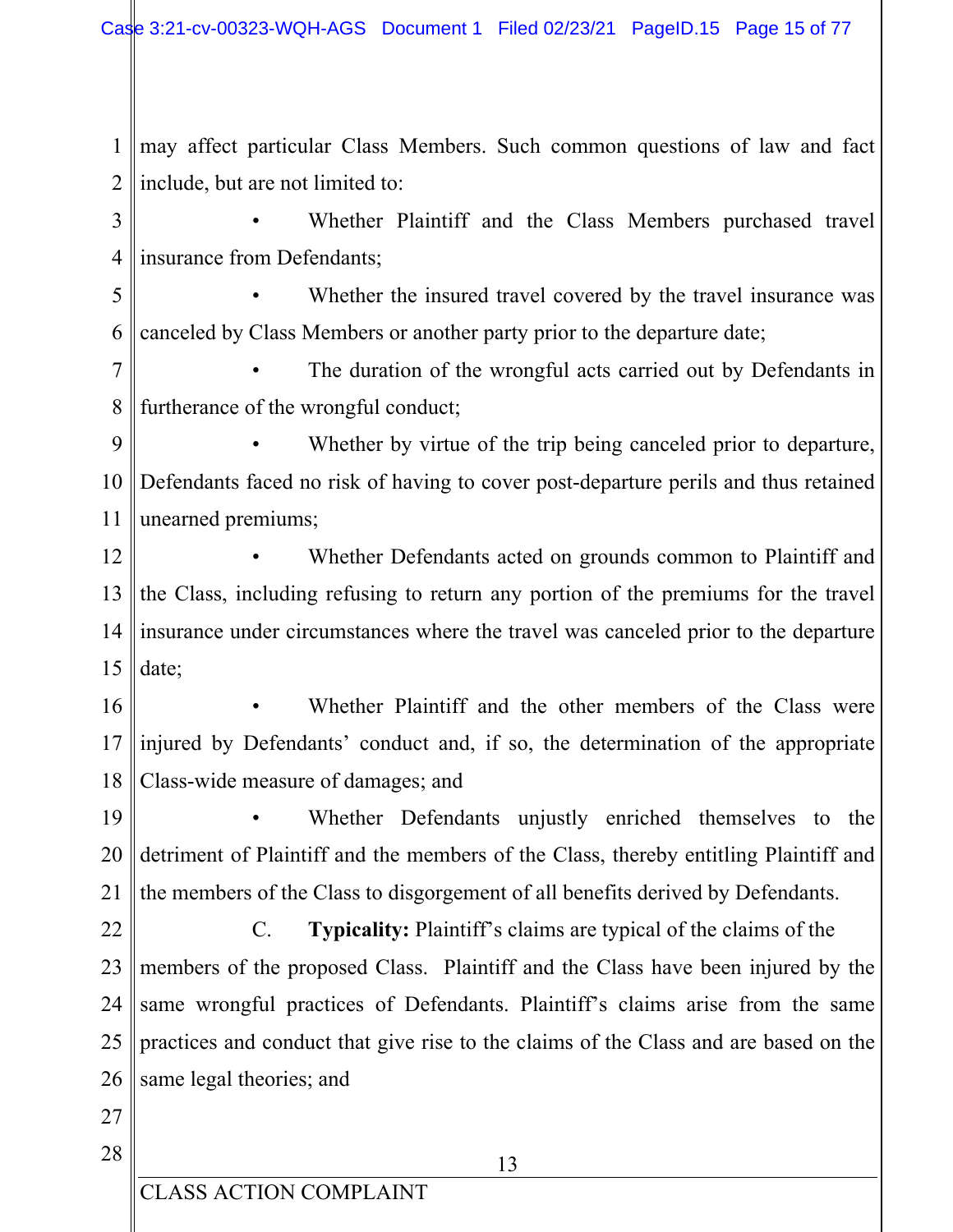D. Adequacy of Representation: Plaintiff will fairly and  $\mathbf{1}$ adequately protect the interests of the Class in that he has no interests antagonistic  $\overline{2}$ 3 to those of the other members of the Class, and Plaintiff has retained attorneys experienced in antitrust class actions and complex litigation as counsel. 4

5 56. A class action is superior to other available methods for the fair and 6 efficient adjudication of this controversy for at least the following reasons:

 $\overline{7}$ Given the size of individual Class Member's claims and the a. 8 expense of litigating those claims, few, if any, Class Members could afford to or 9 would seek legal redress individually for the wrongs Defendants committed against 10 them and absent Class Members have no substantial interest in individually 11 controlling the prosecution of individual actions;

12  $\mathbf{b}$ . This action will promote orderly and expeditious an 13 administration and adjudication of the proposed Class claims, economies of time, 14 effort and resources will be fostered, and uniformity of decisions will be insured;

15 Without a class action, Class Members will suffer damages, and  $\mathbf{c}$ . Defendants' violations of law will proceed without remedy while Defendants 16 17 reaped and retained the substantial proceeds of their wrongful conduct; and

18  $d_{\cdot}$ Plaintiff knows of no difficulty that will be encountered in the 19 management of this litigation which would preclude its maintenance as a class 20 action.

21 57. Plaintiff intends to provide notice to the proposed Class by sending 22 notice to Class Members by U.S. mail using contact information for Class Members 23 that is within the custody and control of Defendants. Defendants maintain mailing 24 addresses and email addresses for each member of the Class, and thus records exist 25 that can be used to provide actual notice of the pendency of this action to Class 26 Members.

27  $111$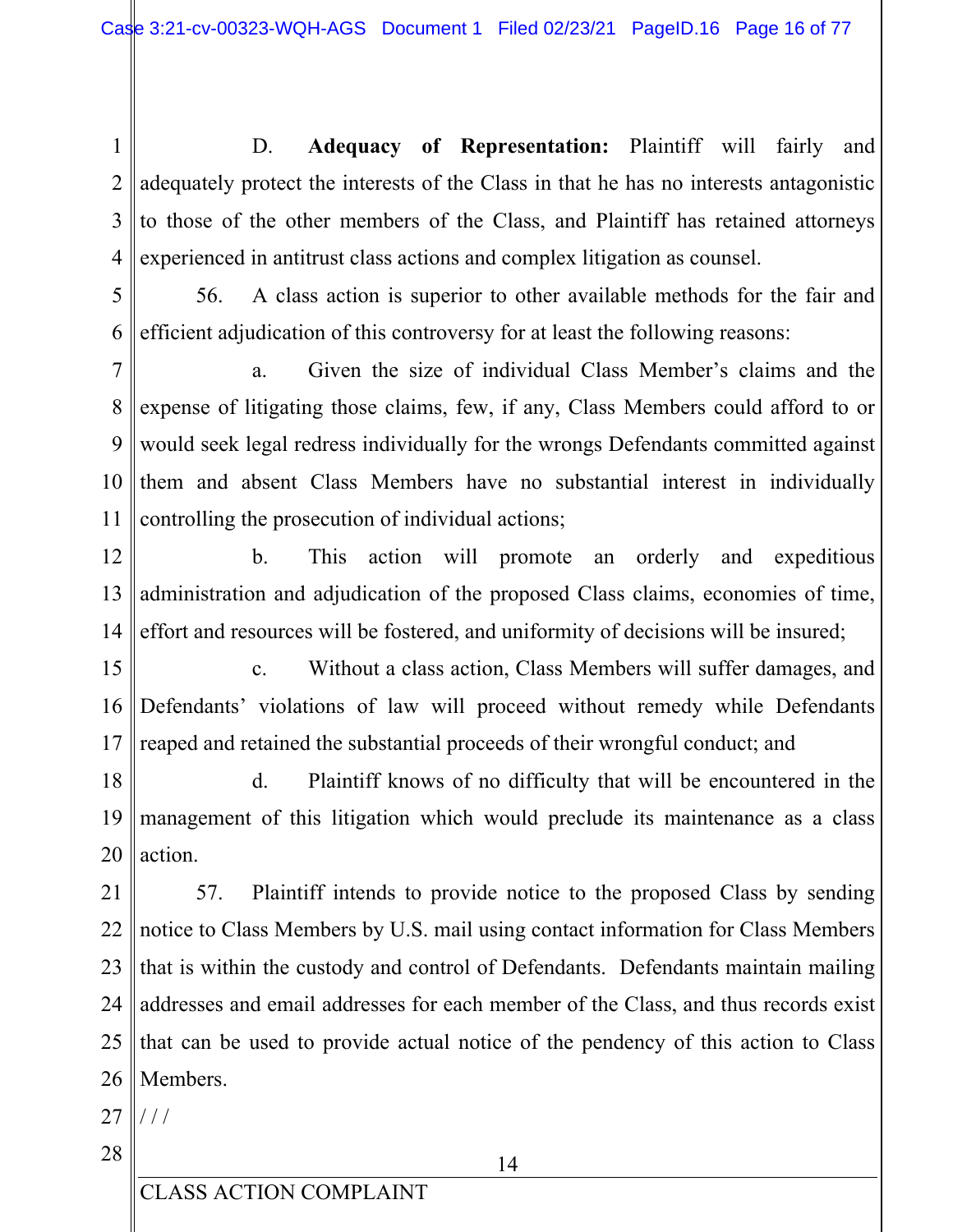$\mathbf{1}$  $\overline{2}$ 

3

 $\overline{4}$ 

#### VI. **CLAIMS FOR RELIEF**

## **COUNT ONE**

## **Unjust Enrichment**

## (Against All Defendants)

Plaintiff incorporates by reference the allegations in the preceding 5 58. paragraphs. 6

7 59. As a result of their unlawful conduct described above, Defendants have been unjustly enriched. 8

9 60. Defendants have been unjustly enriched by the receipt of, at a 10 minimum, unlawfully inflated prices and profits on sales of the travel insurance 11 during the Class Period. Plaintiff and other members of the Class have conferred a 12 benefit upon Defendants, in the form of the premiums paid to Defendants for travel 13 insurance, under circumstances where there was no risk to Defendants because the 14 linsured trips were canceled months before any travel was to take place. Defendants have appreciated and knowingly retained that benefit without lawful justification or 15  $16<sup>1</sup>$ excuse. Defendants have refused to return the unearned, risk-free premiums, or any portion thereof. 17

18 61. Defendants have benefited from their unlawful acts and it would be 19 inequitable for them to be permitted to retain any of the ill-gotten gains resulting 20 from the overpayment of premiums made by Plaintiff and members of the Class.

 $21$ 62. Plaintiff and members of the Class are entitled to the amount of 22 Defendants' ill-gotten gains resulting from their unlawful, unjust, and inequitable 23 conduct. Plaintiff and members of the Class are entitled to the establishment of a constructive trust consisting of all ill-gotten gains from which Plaintiff and 24 25 members of the Class may make claims on a pro rata basis.

26  $111$ 

27  $111$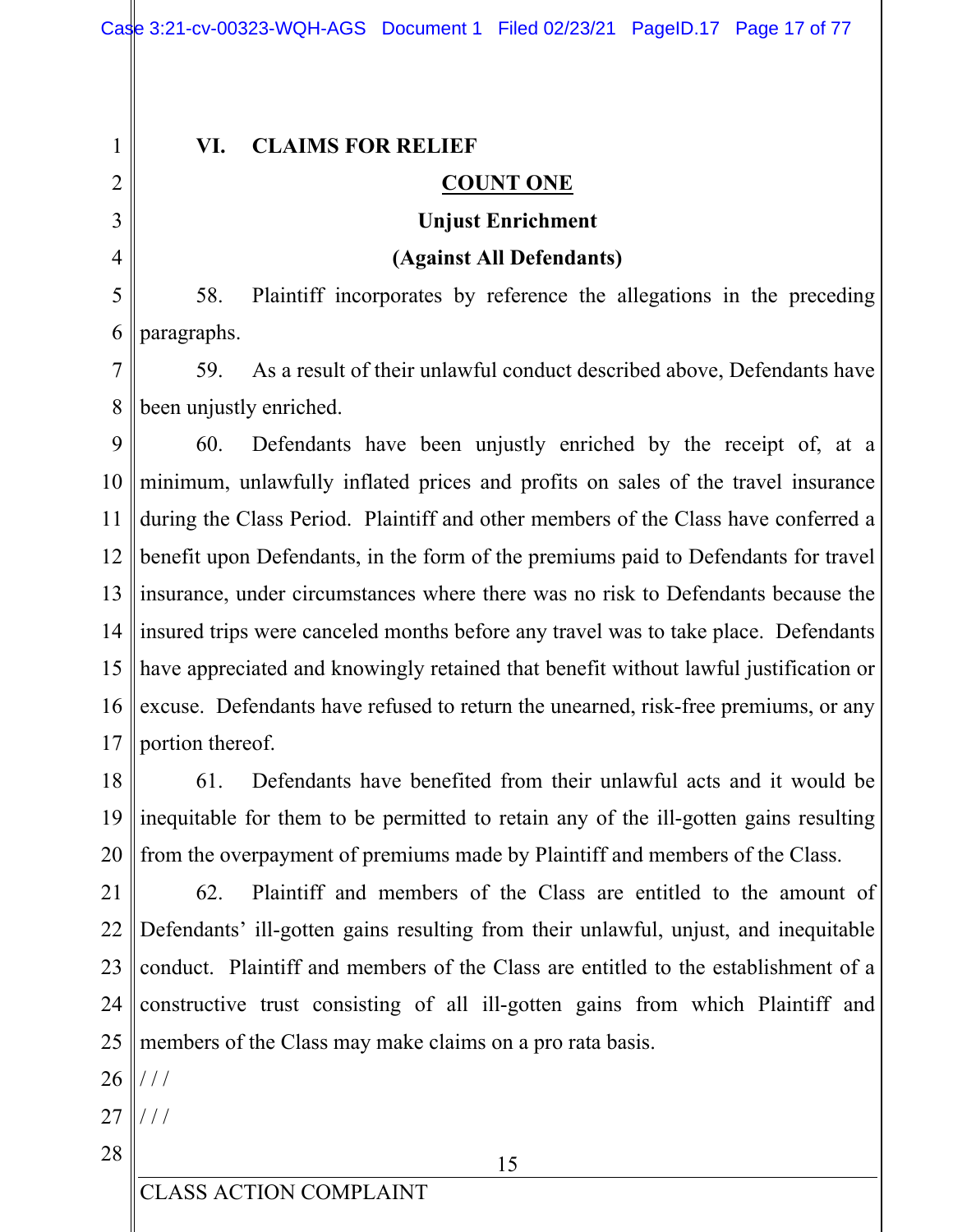**COUNT TWO**  $\mathbf{1}$ **Violation of the Unfair Competition Law** 2 3 (California Business and Professions Code § 17200 et seq.)  $\overline{4}$ (Against All Defendants) Plaintiff incorporates by reference and realleges the preceding 5 63. 6 allegations as though fully set forth herein. Defendants committed acts of unfair competition, as described above,  $\overline{7}$ 64. in violation of the Unfair Competition Law ("UCL"). 8 Defendants' conduct constitutes an "unlawful" business practice within 9 65. 10 the meaning of the UCL, and includes, without limitation, the following: 11  $A<sub>1</sub>$ Engaging in the conduct alleged in the complaint, pursuant to 12 which Defendants have been unjustly enriched, as set forth above, including collecting premiums for illusory insurance coverage; and 13 14 **B.** Engaging in unfair and anti-competitive conduct and restraining trade, and otherwise manipulating the market for travel insurance services in 15 violation of the law. 16  $17$ Defendants' conduct separately constitutes an "unfair" business 66. practice within the meaning of the UCL because Defendants' practices have caused 18 and are "likely to cause substantial injury" to Plaintiff and members of the Class 19 20 that is not "reasonably avoidable" by them. 21 67. Defendants' conduct, as alleged herein, is and was contrary to public 22 policy, immoral, unethical, oppressive, unscrupulous and/or substantially injurious 23 to consumers. Any purported benefits arising out of Defendants' conduct do not outweigh the harms caused to the victims of Defendants' conduct. 24 Defendants' conduct is also "unfair" because it represents predatory 25 68. and opportunistic misconduct. Defendants have used and are continuing to use the 26 27 misfortune caused by a global pandemic to retain premiums for travel insurance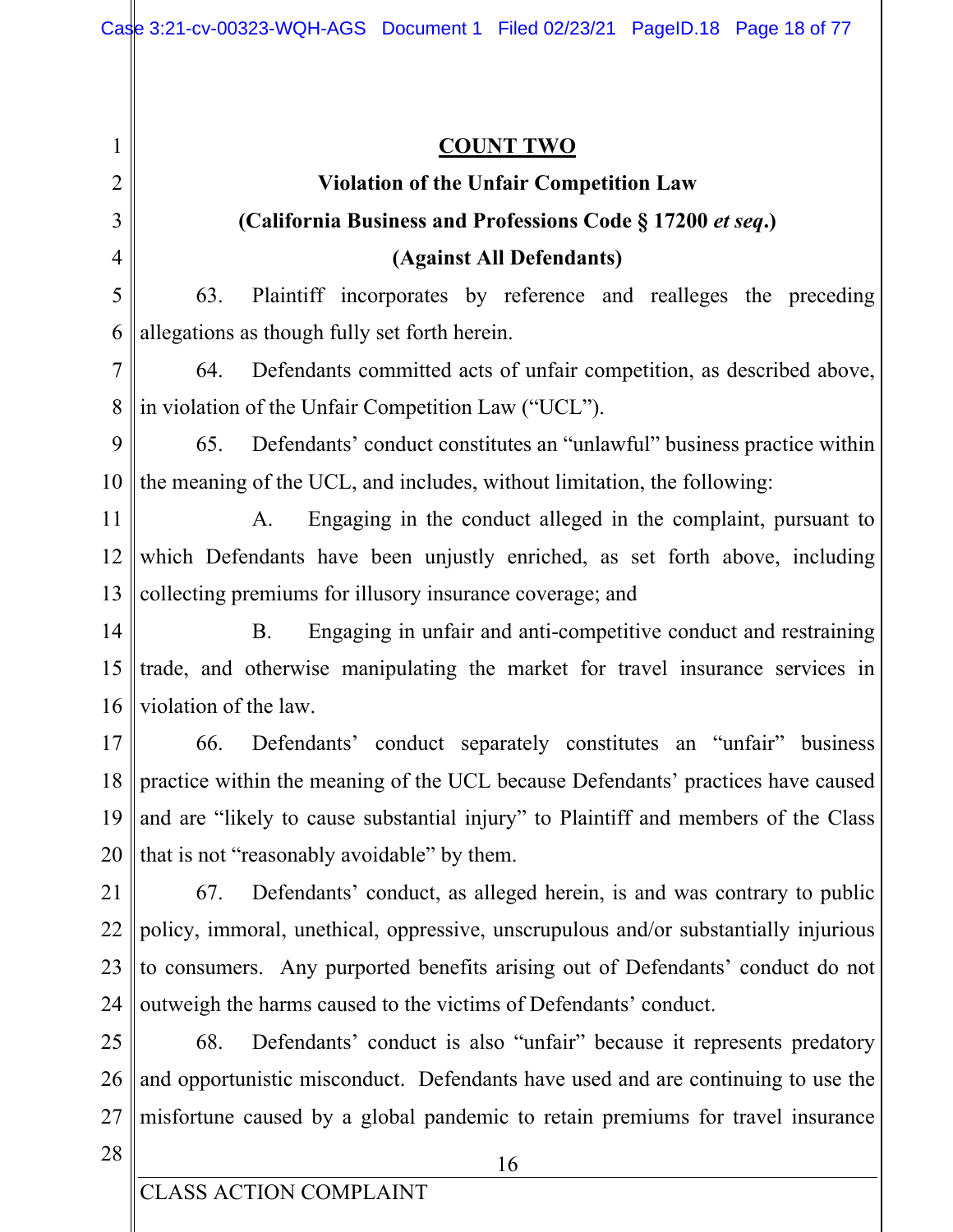under circumstances where the insured risk ceased to exist months before the travel  $1<sup>1</sup>$  $2<sup>1</sup>$ was set to occur. Rather than return the premiums in whole or part, Defendants  $3<sup>1</sup>$ have pocketed a windfall from consumers' misfortune under circumstances where other insurers have returned premiums or portions thereof. Here, Defendants' 4 5 conduct not only violates the letter of the law, but it also contravenes the spirit and 6 purpose of the laws. The conduct threatens an incipient violation of each of those 7 laws and has both an actual and a threatened impact on competition.

69. Defendants' conduct, as described above, also constitutes a 8 9 "fraudulent" business practice within the meaning of the UCL. Defendants' activity 10 with respect to the travel insurance services and the market for travel insurance has 11 resulted in Defendants' fraudulently retaining premiums that were unearned and  $12<sup>12</sup>$ where Defendants faced no risk, and where the future travel that Defendants insured 13 did not shift any economic risk for the transaction to Defendants.

14 70. Plaintiff and members of the Class have suffered injury in fact and have lost money as a result of Defendants' violations of the UCL in that they paid 15 16 for the premiums and have been denied a return of the premiums or any portion of the premiums. They are therefore entitled to restitution and injunctive relief 17 18 pursuant to California Business and Professions Code § 17203.

19

## VII. PRAYER FOR RELIEF

20 WHEREFORE, Plaintiff, on behalf of himself and the Class, respectfully 21 requests that the Court:

22

Certify the Class defined herein pursuant to Federal Rules of Civil А. 23 Procedure  $23(a)$  and (b)(3), and designate Plaintiff as the representative of, and his 24 undersigned counsel as Counsel for the Class;

25 **B.** Enter judgments against each Defendant and in favor of Plaintiff and 26 the Class predicated on Defendants' unjust enrichment;

27 28  $C_{\cdot}$ Award Plaintiff and the Class actual and compensatory damages as

**CLASS ACTION COMPLAINT**